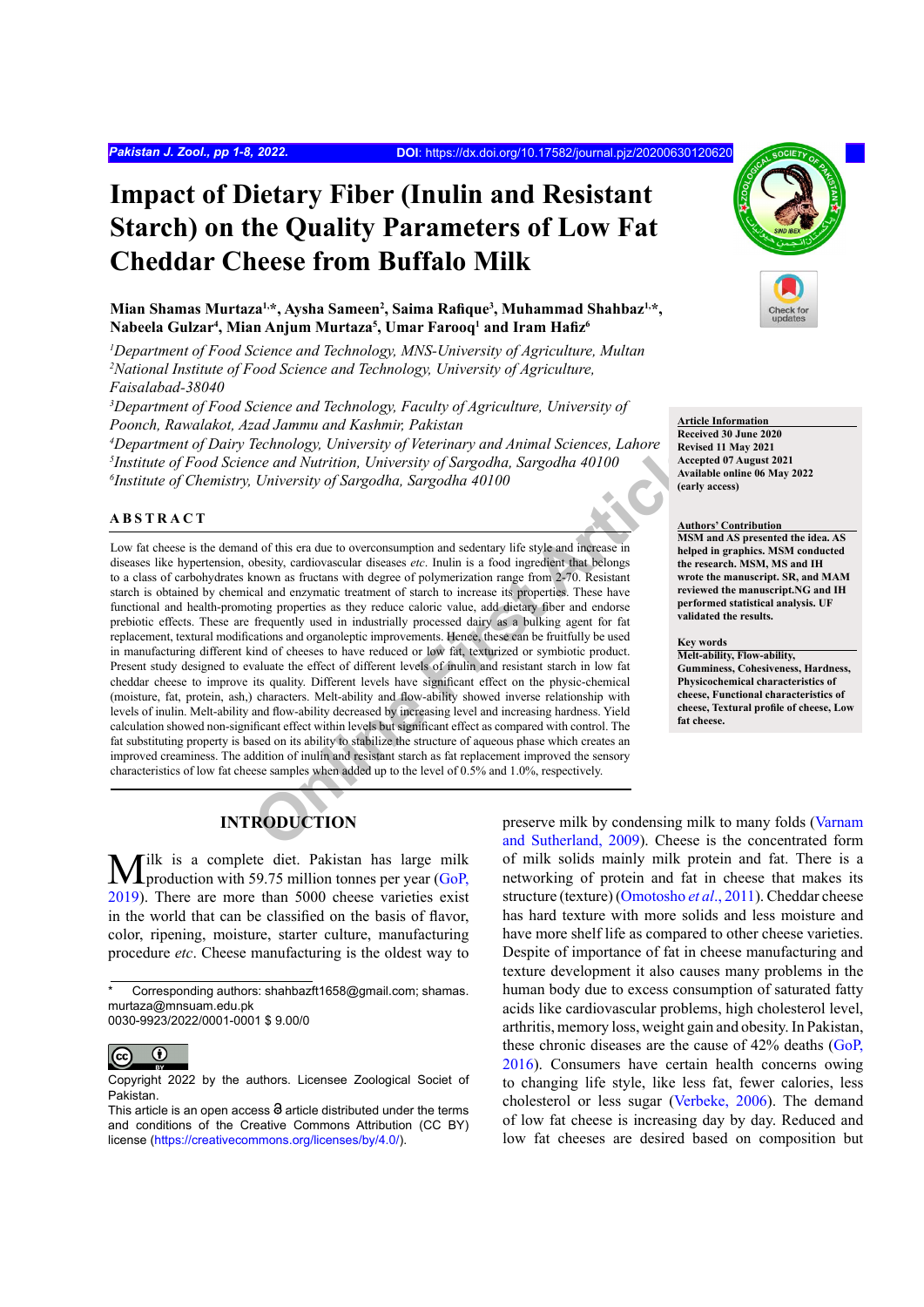often fell short in overall quality ([Murtaza, 2016](#page-6-0)). Some of the major problems with fat reduction in cheese are the development of a firm texture that does not break down during mastication, weak gel network between protein and fat, bland flavor and taste and yield reduction, which are undesirable ([Correll, 2011\)](#page-5-0). Fat replacers are ingredients intended to be used as alternate of natural fats with the objective of reduction in the caloric value.

**Exampl[e](#page-6-3) 1** health-promoting properties as<br>
Lue, add dietary fiber and endorse<br>
Lue, and dietary fiber and endorse<br>
In is frequently used in industrially<br> **[F](#page-6-3)rom Dietary fiber (in limit and 1** is frequently used in<br>
thind Inulin is a food ingredient that belongs to a class of carbohydrates known as fructans with degree of polymerization range from 2-70. Chemical structure is linear fructan with (2-1)-linked β-D fructosyl units. Fructan with degree of polymerization less than 10 are called fructo-oligo-saccharides [\(Shakeel](#page-7-3) *et al*., 2003). It has functional and health-promoting properties as they reduce caloric value, add dietary fiber and endorse prebiotic effects. Inulin is frequently used in industrially processed dairy and non-dairy products as a bulking agent for fat replacement, textural modifications and organoleptic improvements. Hence, inulin can fruitfully be used in manufacturing different kind of cheeses to have reduce or low fat, texturized and/or symbiotic product (Karimi *et al*., [2015\)](#page-6-1). [Koca and Metin \(2004\)](#page-6-2) considered the possibility of obtaining low-fat fresh kashar cheese with a 70% fat reduction using long-chain inulin. They reported that their low-fat control cheese, due to its high protein content, was significantly harder, more elastic, gummier and chewier than the full-fat control cheese. Fadaei *et al*. (2012) also reported that inulin has an excellent water binding capacity which inhibits syneresis in spreads and fresh cheeses.

Starches incorporate multiple functional characteristics through processes like cross-linking of protein, hydrolysis of acid and substitutions. These processes can be used to perform many functions within a food matrix [\(BeMiller and Whistler, 1996\)](#page-5-1). Starches of different plant origins can be used in production of low fat or imitation cheeses as fat substitute, since the interaction and networking of protein and starch system plays quite significant role in improving macroscopic properties of cheeses such as flow-ability, mouth-feel, stability and texture (Noronha *et al*., 2007). Natural and modified starches are being used in low fat cheese to improve the functional and textural properties (Mounsey and Riordan, 2008).

Resistant starch is the combination of common starch and the products obtained by degradation of starch which are not absorbed in the small intestine ([Asp and Bjorck,](#page-5-2) [1992\)](#page-5-2). In this research work Type 4 of resistant starch is used which is chemical and enzymatically modified. In Type 4 resistant starch functional properties are changed to increase the proportion of resistant starch in comparison with starch. Type 4 resistant starch is obtained by the reaction of starch with bi-or polyfunctional reagents, resulting in resistance to enzyme attack. Phosphated distarch, a modified RS made from high-amylose maize starch, is currently used as a food additive ([Sajilata](#page-7-4) *et al*., [2006\)](#page-7-4). Resistant starch is of particular interest to food processors and nutritionists because it has the potential to exert physiological benefits and produce better quality products. The prominent functional features of resistant starch are the low water-holding capacity, stability towards high shear and temperature [\(Abbas](#page-5-3) *et al*., 2010). These starches can be used as fat replacer or mimetic for nutritional value and correction of textural defects in low fat cheeses.

# **MATERIALS AND METHODS**

#### *Raw material procurement*

Fresh Buffalo milk was obtained from dairy farm. Dietary fiber (inulin and resistant starch Type 4), lypholized mesophilic starter culture (*Lactococcus lactis*  ssp*. lactis* and *Lactococcus lactis* ssp*. cremoris*) and rennet (double strength Chy-max, 500000 MCU/mL, Pifzer Inc., Milwaukee, WI, USA) were purchased from local market.

#### *Cheddar cheese preparation*

Normally milk is standardized at 4% fat level for cheddar cheese. For manufacturing of low fat cheese milk was standardized at 2% fat level with the addition of dietary fiber at different concentrations shown in [Table](#page-1-0) I following the procedure as described by [Murtaza \(2016\)](#page-6-0).

#### <span id="page-1-0"></span>**Table I.- Treatment plan.**

| <b>Treatments</b>   | Fat $(\% )$ in<br>milk | Inulin<br>(%) | <b>Resistant</b><br>starch $(\% )$ |
|---------------------|------------------------|---------------|------------------------------------|
| Control $(C+)$      |                        |               |                                    |
| Neg. control $(C-)$ | 2                      |               |                                    |
|                     | 2                      | 0.5           |                                    |
|                     | $\overline{c}$         | 1.0           |                                    |
| $1_{3}$             | $\mathfrak{D}$         | 1.5           |                                    |
| RS                  | $\overline{c}$         |               | 0.5                                |
| RS <sub>2</sub>     | 2                      |               | 1.0                                |
| RS.                 | 2                      |               | 1.5                                |

I, insulin; RS, resistant starch

Quality parameters like composition (physicochemical) functional characteristics (melt-ability, flowability) textural characteristics (hardness, cohesiveness, springiness, gumminess, chewiness) and sensory properties were analyzed after 30 days of cheese sample ripening in triplicates (n=3).

#### *Physico-chemical analysis*

The cheese samples were analyzed for moisture by oven drying [\(AOAC, 2000](#page-5-4)), pH using pH meter ([Ong](#page-7-5) *et*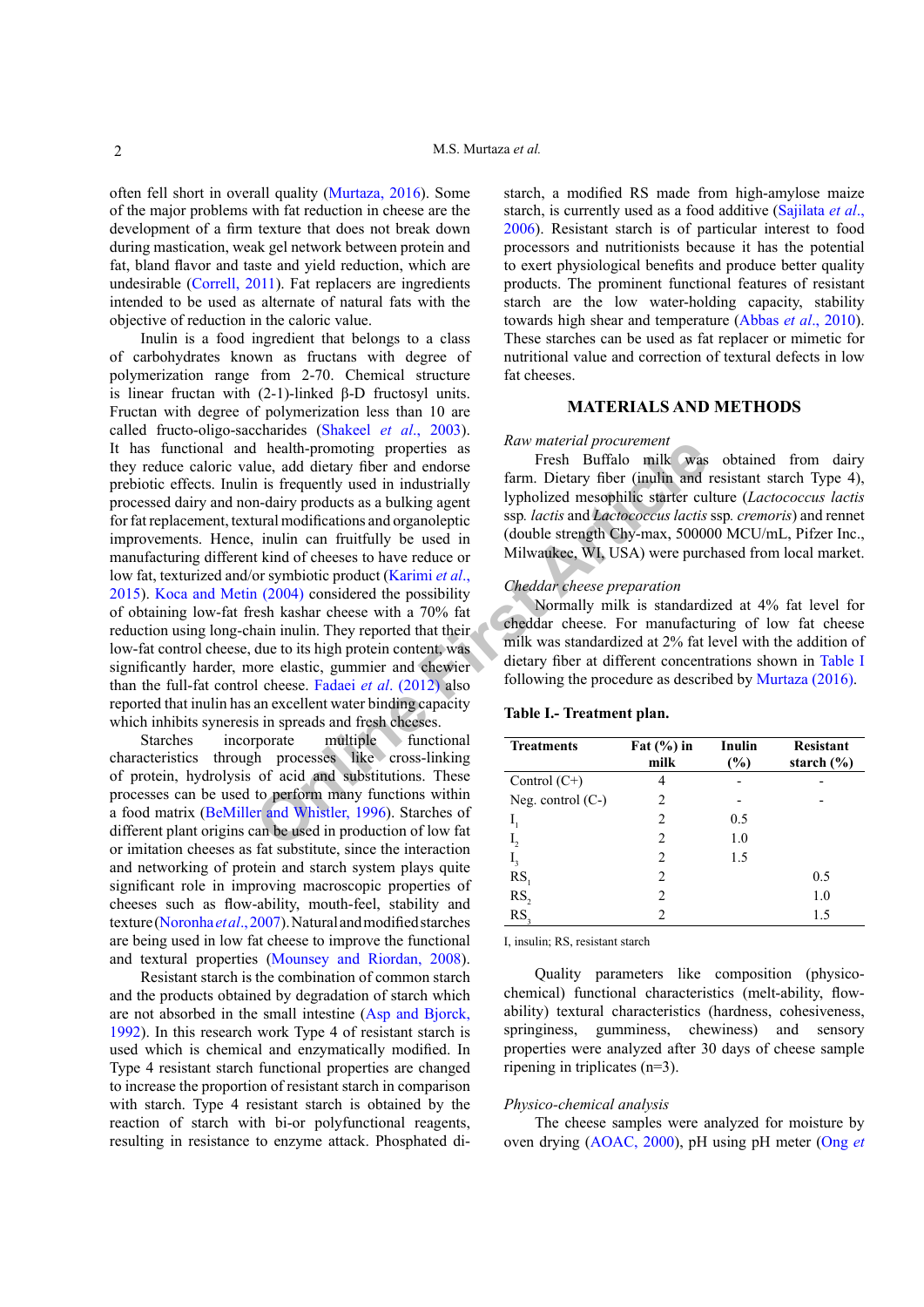*al*[., 2007](#page-7-5)), acidity by titration method [\(AOAC, 2000](#page-5-4)), protein by Kjeldhal method ([IDF, 2006](#page-6-4)), fat by Gerber method ([Marshal, 1993\)](#page-6-5) and ash content by igniting the cheese samples ([AOAC, 2000](#page-5-4)).

#### *Analysis of functional characteristics*

Melt-ability was determined according to [Zisu](#page-7-6) [and Shah \(2007\)](#page-7-6). Flow-ability of cheese samples was determined according to Guinee *et al*[. \(2002\).](#page-6-6) Cheese yield was calculated as the percent of the weight of finished cheese attained divided by weight of the milk used for this trial ([Sipahioglu](#page-7-7) *et al*., 1999).

#### *Textural profile analysis*

Texture profile of each sample was assessed by performing the texture profile analysis (TPA) on TA-XT Plus Texture Analyzer (Stable Micro Systems, Godalming, Surrey, UK) using compression plate according to Zisu [and Shah \(2007\).](#page-7-6)

#### *Sensory evaluation*

Low fat Cheddar cheese samples were evaluated by a panel of judges for sensory perception on a hedonic rating scale (0–9) to assess the impact of fat reduction and addition of dietary fiber as described by Awad *et al*. (2004).

#### *Statistical analysis*

Duncan's multiple range test using Statistica 8.1 using completely randomized design was used to assess the significance of work (Montgomery, 2013).

# **RESULTS AND DISCUSSION**

#### *Physico-chemical analysis*

Addition of dietary fiber in the form of inulin and resistant starch has significant effect ( $P < 0.05$ ) on the different physic chemical parameters like moisture, fat, protein, ash, pH and acidity *etc*. ([Table](#page-2-0) II). Moisture is the major component of cheese which acts as plasticizer in

From the many [i](#page-5-5)s a subset of the many is a subset of the many is a subset of the many is a subset of the many intervention and minimal matrix (Kueu and all other treatments having<br>
From a dil other transmission plate accor the protein matrix, thereby making it less elastic and more susceptible to fracture upon compression [\(McSweeney and](#page-6-8) [Souse, 2000\)](#page-6-8). The highest moisture content (47.50%) was recorded in cheese sample RS<sub>1</sub> while the lowest moisture content (38.40%) was observed in positive control cheese sample C+. [Table](#page-2-0) II shows that moisture content of all cheese samples varied significantly due to various concentrations of dietary fiber used in preparation of low fat cheese and from the above discussion we can conclude that cheese samples having dietary fiber and low fat retain more moisture. It means the inulin and resistant starch had water binding capacity. Fat is responsible for characteristic texture, flavor and aroma of cheese. The fat in Cheddar cheese plays a key role in overall acceptance and effect cheese body and texture by filling interstitial spaces in the protein and mineral matrix ([Kucukoner and Haque, 2006](#page-6-9)). Lowest fat (16.14%) was recorded in negative control Cand all other treatments having dietary fiber have more fat than the negative control due to the moisture and fat binding property of fiber ([Esmaeil](#page-5-6) *et al*., 2010). Protein especially casein form a three dimensional network and hold the Ca ions that play significant role in the firmness of the end product (Murtaza *et al*., 2017; [Guinee](#page-6-11) *et al*., 2004). Cheese is a concentrated protein matrix with entrapped fat and moisture; therefore, the amount of protein in the matrix increases as the fat level decreases (Van *[et al](#page-7-8)*., 2013). These results were expected and confirmed the work of other investigators like [Brummel and Lee \(1990\).](#page-5-7) All the treatments having more proteins those have less fat. Addition of dietary fiber did not significantly affect ash content because dietary fiber did not provide minerals and during charring it completely burnt, that is confirmed by the investigation of Sengul *et al*. (2006) according to which addition of dietary fiber had no direct contribution to ash contents. pH is an important attribute that effect almost all facts of cheese quality including flavor, texture and appearance (Sattar *et al*[., 2018;](#page-7-10) [Pastorino](#page-7-11) *et al*., 2003).

<span id="page-2-0"></span>**Table II.- Physico-chemical composition of full fat and low fat cheddar cheese.**

| <b>Treatments</b> | Moisture $(\% )$   | Protein $(\% )$    | Fat $(\% )$         | Ash $(\% )$       | рH                 | Acidity $(\% )$    |
|-------------------|--------------------|--------------------|---------------------|-------------------|--------------------|--------------------|
| $C+$              | $38.40 \pm 1.02$ d | $27.43\pm0.71d$    | $32.30 \pm 0.68a$   | $3.42 \pm 0.17$ a | $5.20 \pm 0.04c$   | $0.91 \pm 0.02a$   |
| C-                | $42.81 \pm 1.10c$  | $30.62\pm0.60$ bc  | $16.14\pm0.42d$     | $3.44\pm 0.19a$   | $5.27 \pm 0.08$ b  | $0.86 \pm 0.04$    |
| $I_{1}$           | $46.3 \pm 0.27$ ab | $30.68 \pm 0.58$ b | $16.32\pm0.36c$     | $3.37\pm0.19a$    | 5.31 $\pm$ 0.03ab  | $0.83 \pm 0.02$ b  |
| $\mathbf{I}_{2}$  | $44.9 \pm 0.18$ b  | $31.12\pm0.64c$    | $16.51 \pm 0.38$ bc | $3.38\pm0.14a$    | $5.37\pm0.04a$     | $0.78 \pm 0.02c$   |
| $\mathbf{I}_3$    | $44.0 \pm 0.93$ bc | 31.60 $\pm$ 0.67cd | $16.99 \pm 0.24$ b  | $3.41 \pm 0.15a$  | $5.39 \pm 0.07$ a  | $0.77 \pm 0.03c$   |
| RS                | $47.5 \pm 1.03a$   | $31.18 \pm 0.54a$  | $16.99 \pm 0.40$ bc | $3.37\pm0.18a$    | $5.33 \pm 0.02$ ab | $0.84\pm0.03b$     |
| RS.               | $45.4\pm 0.92b$    | $32.52\pm 0.54$ bc | $16.77 \pm 0.41$ bc | $3.41 \pm 0.20a$  | $5.33 \pm 0.05$ ab | $0.83 \pm 0.03$ bc |
| RS.               | $44.4\pm 0.96$ bc  | $32.09 \pm 0.67c$  | $17.06\pm0.23b$     | $3.38 \pm 0.14a$  | $5.38 \pm 0.07a$   | $0.79 \pm 0.02$ bc |

Values sharing same letters in one column are statistically non-significant from each other while values sharing different letters in one column are statistically significant from each other. For details of treatments, see [Table](#page-1-0) I.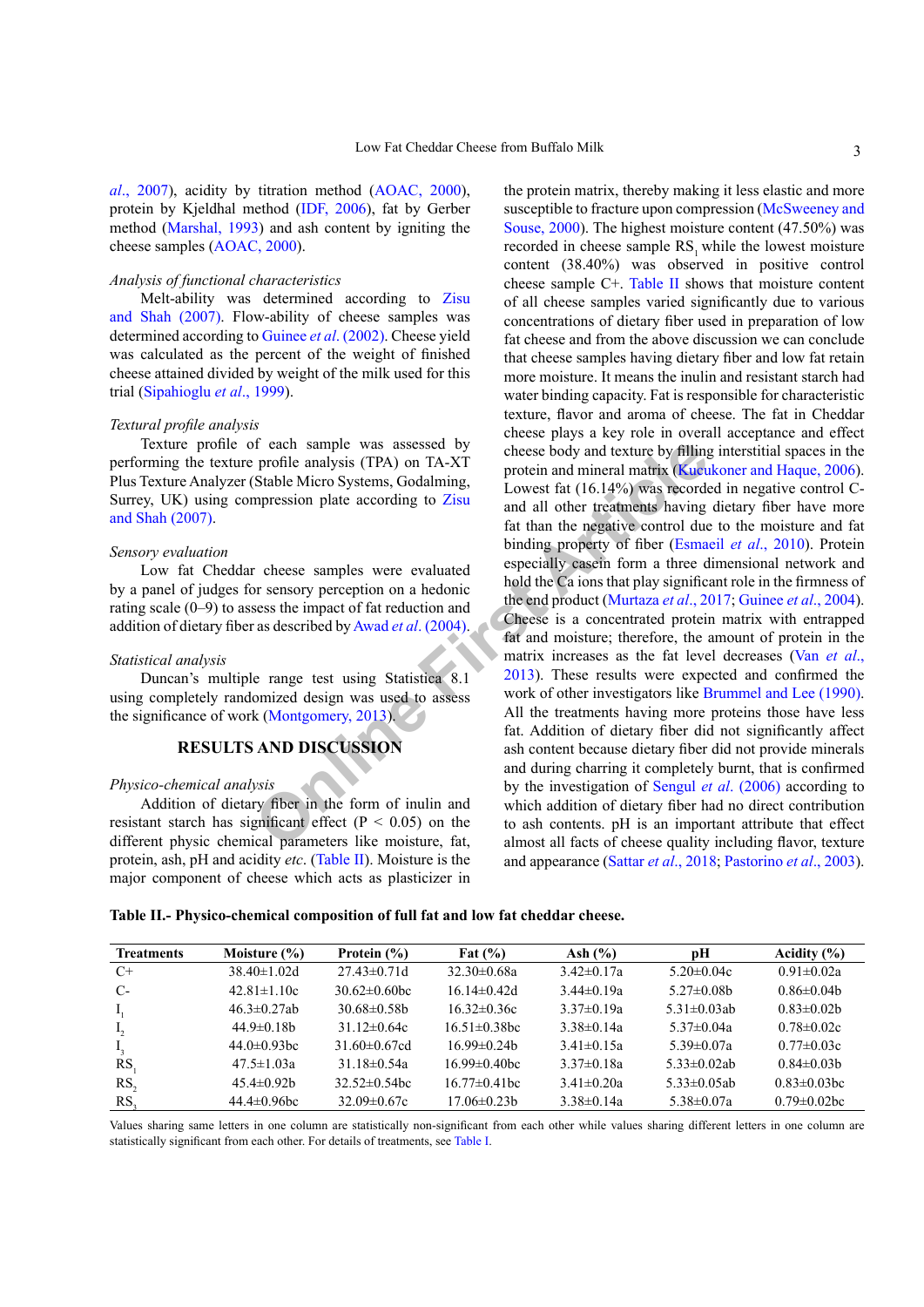M.S. Murtaza *et al.*



<span id="page-3-0"></span>Fig. 1. Texture profile of low fat cheddar cheese.

**ON EXERCT SERVE AND THE CONSERVED AND THE CASE OF THE AREA CONDUCTED AND CONDUCTED AND CONDUCTED AND CONDUCTED AND CONSERVED THE SALE OF A CONSERVED AND INTERENT (S.39) was recorded in full existence of hetrogeneities li** The emulsification, peptization and ability of casein particles to interact in a heat induced gel structure were largely dependent on physiochemical state of the protein, which depend on pH and ionic composition and strength [\(Guinee](#page-6-11) *et al*., 2004). Lowest pH (5.2) was recorded in full fat cheese while highest pH (5.39) was recorded in higher concentration of inulin. It is also confirmed by the findings of [Katsiari and Voutsinas \(1994\)](#page-6-12) by their work on low fat feta cheese that the pH values of low-fat cheeses were slightly higher than that of the full-fat cheese throughout cheese ripening. It is depicted from the results that acidity of all cheese samples varied significantly due to various concentrations of dietary fibers used in preparation of low fat cheese. We can conclude that cheese samples having higher concentration of fiber had less acidity due to increased pH. pH and acidity are inversely related to each other. [Romeih](#page-7-12) *et al*. (2002) also reported the same effect that due to increase in pH acidity of low fat white brined cheese decreased.

#### *Texture analysis*

Combination of sensory elements resulting from physical properties professed by sense of light and touch is defined as the texture (Fox *et al*[., 2000](#page-6-13)). Texture is the most essential characteristic defining the product identity as well as attributes of food material resulting from combination of physical and chemical properties, especially for cheese (Buffa *et al*[., 2001](#page-5-8); Quigleya *et al*., 2011). Texture of cheese is greatly influenced by both compositional and processing parameters (Sattar *et al*[., 2018](#page-7-10); [Wium](#page-7-13) *et al*., [2003](#page-7-13)). Hardness is the force necessary to bite entirely through sample when placed in the middle of molar teeth

(Meullenet and Gross, 1999). The hardness of cheese reflects its chemical composition and the physicochemical state of constituents *i.e.* solid to fat ratio *etc*. Hardness also expresses the cheese macrostructure, indicating the existence of heterogeneities like granules connections in curd, fissures and cracks ([Gunasekaran and Ak, 2003](#page-6-15)).

Figure 1 shows that by increasing the level of inulin and resistant starch cheese became harder as maximum hardness was found in cheese with more concentration. Maximum hardness was recoded in  $I_3$  (2165.0 g) due to crystal formation, negative control  $(C -)$  have more hardness as compared to other treatments. All other factors depend upon hardness and force. Gumminess and chewiness dependent on hardness so they have the same trend as in hardness. Gumminess and chewiness increased by increasing the level of inulin and resistant starch.

The fat substituting property is based on its ability to stabilize the structure of aqueous phase which creates an improved creaminess. Creaminess is the interaction of inulin with caseinates. Long chain length reduces the solubility of inulin and results in the formation of microcrystals, so cheese become hard. Microcrystals interact with each other and forming small aggregates [\(Meyer](#page-6-16) *et al*., 2011).

The increase in hardness of cheese containing inulin was probably due to change in protein matrix compactness since addition of inulin increased water binding capacity of protein matrix. The results are supported by Sołowiej *et al*. (2015) who used inulin and whey protein polymers in low fat process cheese and found that by increasing level of inulin, hardness increases and melt-ability decreases.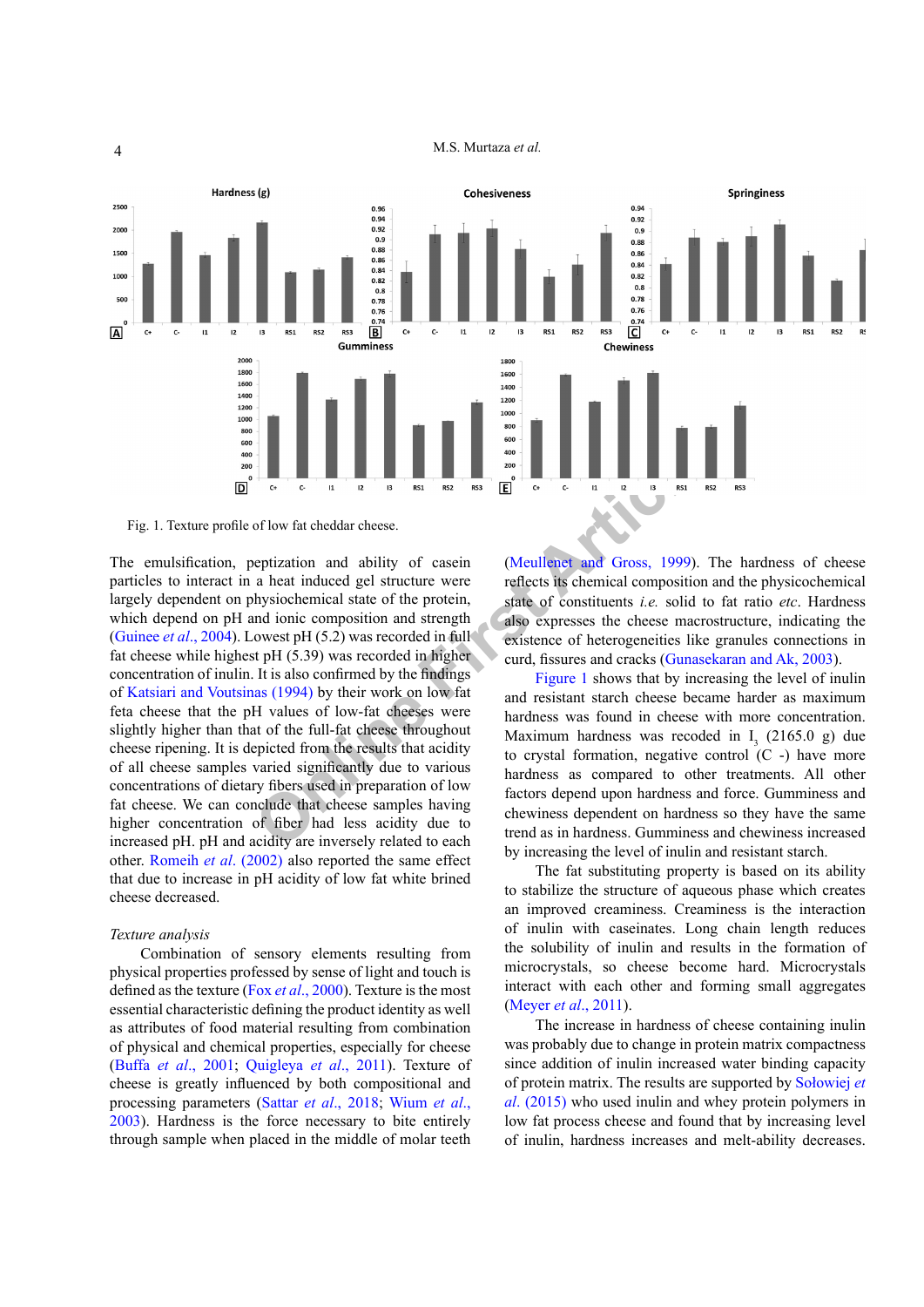

<span id="page-4-1"></span>Fig. 2. Sensory evaluation of low fat cheddar cheese.

tion of low fat cheddar cheese.<br> **Comporated fat mimetic ingredients**<br> **Comporated fat mimetic ingredients**<br> **Composition** with levels of inulin a<br> **Composition** with cheddar cheese, the exture<br>
one compact protein matrix Decrease in fat with incorporated fat mimetic ingredients could increase protein water interaction enhancing adhesiveness in cheese. Gunasekaran and Ak (2003) conveyed that role of fat is as important that even if the moisture is higher in low fat Cheddar cheese, the texture will be hard due to more compact protein matrix with less open spaces (Murtaza *et al*., 2017). Oliveira *et al*. (2011) found that when level of starch increased in green Edam cheese, intermolecular interaction also increased, thereby creating a more compact three-dimensional matrix that effect the textural properties of low fat cheese. The fat substituting property is based on its ability to stabilize the structure of aqueous phase which creates an improved creaminess. Creaminess is the interaction of resistant starch with caseinates. Long chain length reduces the solubility of resistant starch and results in the formation of microcrystals, so cheese become hard. Microcrystals interact with each other and forming small aggregates [\(Chiavaro](#page-5-9) *et al*., 2007).

### *Functional analysis of low fat cheddar cheese*

Quality of cheddar and processed cheese is determined for specific product claims and one of the determining factors for such claims is the melt-ability [\(Kuo](#page-6-17) *et al*., [2000\)](#page-6-17). Melt-ability is term used to specify the range to which melted cheese flows and spreads on heating ([Kuo](#page-6-18) *et al*[., 2001;](#page-6-18) [Sameen](#page-7-15) *et al*., 2008). It reflects the functional quality of cheese and is often defined by the consumers according to their requirement [\(Dorota and Pikul, 2009](#page-5-10)). The uniform melting quality of the cheese is a desirable property for consumer acceptance [\(Lefevere](#page-6-19) *et al*., 2000). Flow-ability is increase in diameter of the disc of cheese when heated at a specific temperature for a defined time or in other words it is the ability of melted cheese to flow. The factors responsible for flow-ability of cheese are the fat liquefaction, casein hydration and high degree of fat coalescence (Sattar *et al*[., 2018](#page-7-10); Fox *et al*[., 2000](#page-6-13)).

Melt-ability and flow-ability also showed inverse relationship with levels of inulin and resistant starch. Meltability and flow-ability decreased by increasing their level and increasing hardness (Table III). Maximum melt-ability and flow-ability was noted in  $\mathbb{RS}_1$  as 68.00 mm and 24.70%, respectively. Yield calculation showed non-significant effect within 3 levels but significant effect as compared with control. Van Hekken *et al.* (2007) showed an increase in melt-ability in cheese by increasing fat content while Koca and Metin (2004) declared that decrease in fat causes decreased melt-ability.

<span id="page-4-0"></span>**Table III.- Functional analysis of low fat cheddar cheese.**

| <b>Treatments</b> | <b>Melt-ability</b> | <b>Flow-ability</b> | Yield               |
|-------------------|---------------------|---------------------|---------------------|
|                   | (mm)                | (%)                 | (%)                 |
| $C+$              | $61.00 \pm 1.67$ ab | $22.90 \pm 0.31a$   | $10.90 \pm 0.31a$   |
| $C-$              | $41.00 \pm 0.76c$   | 12.88±0.35cd        | $8.76 \pm 0.16c$    |
| I,                | $54.00 \pm 1.85 b$  | $18.70 \pm 0.42$ b  | $9.28 \pm 0.16b$    |
| $I_{2}$           | 44.00±0.98bc        | $15.30\pm0.51c$     | $9.29 \pm 0.30$     |
| $I_{\rm a}$       | $39.00 \pm 1.10c$   | $11.10 \pm 0.28$ d  | $8.52 \pm 0.29c$    |
| RS <sub>1</sub>   | $68.00 \pm 0.94a$   | $24.70 \pm 0.71a$   | $10.15 \pm 0.12$ ab |
| RS,               | $62.00 \pm 1.88$ ab | $23.00 \pm 0.65a$   | $10.47 \pm 0.22$ ab |
| RS,               | $55.00 \pm 1.25 b$  | 19.40±0.40ab        | $10.12 \pm 0.17$ b  |

Values sharing same letters in one column are statistically non-significant from each other while values sharing different letters in one column are statistically significant from each other. For details of treatments, see [Table](#page-1-0) I.

#### *Sensory evaluation of low fat cheddar cheese*

Mean scores for different sensory parameters are presented in [Figure](#page-4-1) 2. Regarding the mean values the highest scores among the three levels of inulin for appearance  $(6.20 \pm 0.37)$ , flavor  $(6.40 \pm 0.40)$ , firmness  $(6.60\pm0.40)$ , stickiness  $(6.20\pm0.20)$ , crumbliness  $(6.20\pm0.20)$ , sliceability  $(6.60\pm0.24)$  and overall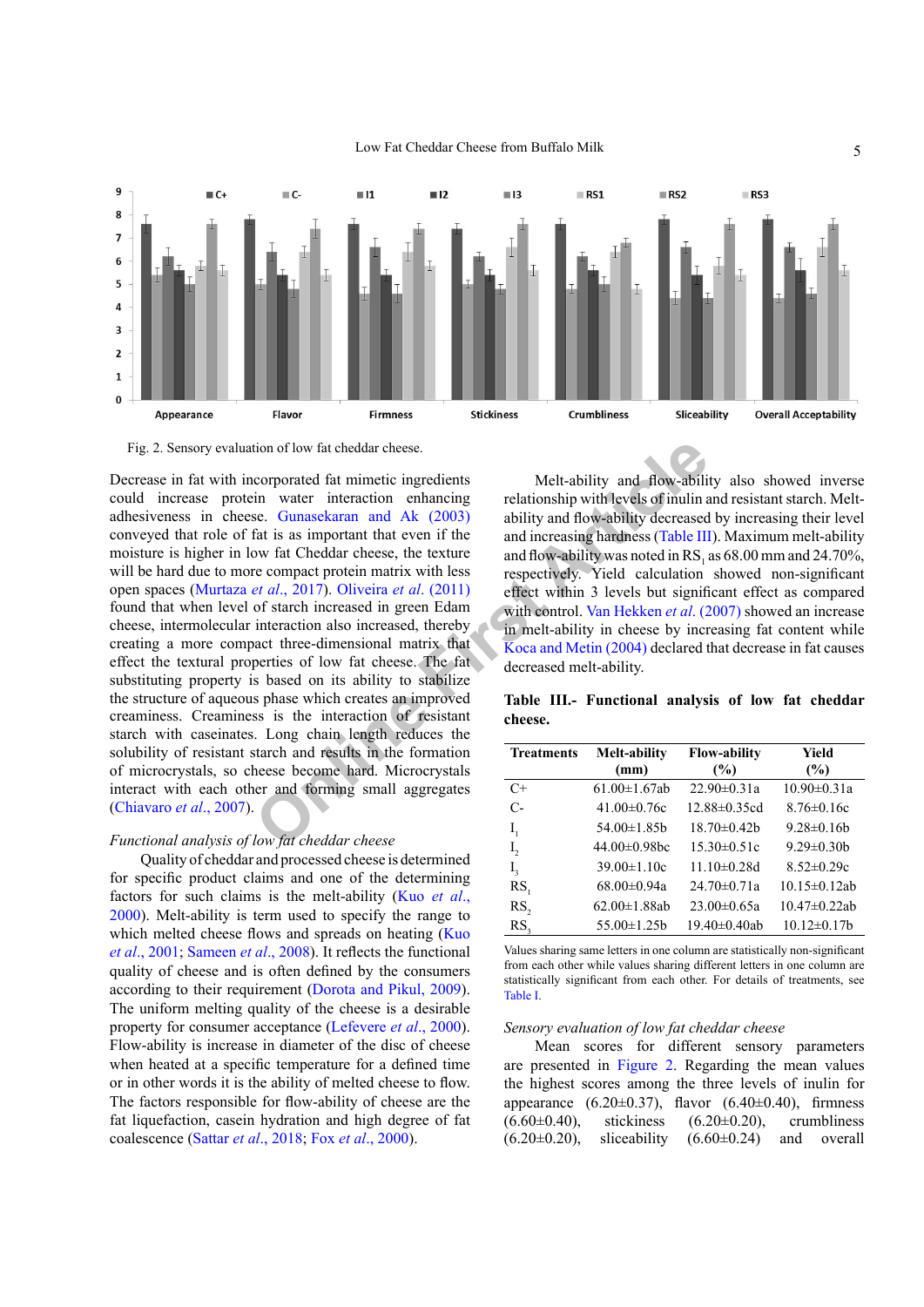acceptability (6.60 $\pm$ 0.24) were awarded to  $I_1$  having 0.5% inulin. All the three levels attained lesser score as compared with control (4% milk fat). In overall acceptability lowest score was given to  $I_3$  (4.60±0.24). The addition of inulin as fat replacement improved the sensory characteristics of low fat cheese samples when added up to the level of 0.5% inulin. Increase in inulin levels in cheese samples decreases the scores awarded for various parameters. The lowest scores for all the parameters were awarded to the samples having 1.5% inulin. Regarding the mean values, the highest scores among the three levels of resistant starch for appearance  $(7.20 \pm 0.20)$ , flavor  $(7.40 \pm 0.40)$ , firmness (7.40 $\pm$ 0.24), stickiness (7.60 $\pm$ 0.24), crumbliness  $(6.80\pm0.20)$ , sliceability  $(7.60\pm0.24)$  and overall acceptability (7.60 $\pm$ 0.24) were awarded to RS<sub>2</sub> having 1.0% resistant starch. All the three levels attained less score as compared with control (4% milk fat). In overall acceptability least score was given to  $\text{RS}_3$  (5.40±0.24).

24) were awarded to RS<sub>2</sub> having of Official Analytical Chem<br>
All the three levels attained less<br>
the control (4% milit fat). In overall<br>
e was given to RS<sub>3</sub> (5.40+0.24). Trends Fat, Sci. Technol.<br>
ed, as in low fat chee When fat is removed, as in low fat cheese, casein plays greater role in texture development and texture become hard (Sattar *et al*[., 2018;](#page-7-10) Mistry, 2001). The addition of inulin results in improved texture and appearance with score similar to the full fat product (Romeih *et al*., 2002). The addition of fat mimetics showed no substantial effect on flavor since they do not impart anything in flavor development. The results are supported by the study of Tiwari *et al*[. \(2014\)](#page-7-17) that 4% inulin gave less acceptable sensory results than 2% inulin in low fat ice cream. Results are also in accordance with Kavas *et al*. (2004) who reported an improved cheese texture made with different fat mimetics than reduced fat control cheese. Increase in resistant starch levels in cheese samples decreased the scores awarded for various parameters as compared to the control sample. The lowest scores were awarded for all the parameters to the samples having 1.5% resistant starch. The addition of resistant starch results in higher appearance score similar to the full fat product [\(Murtaza](#page-6-10) *et al*[., 2017;](#page-6-10) [Romeih](#page-7-12) *et al*., 2002). The addition of fat mimetics showed no substantial effect on flavor since they do not impart anything in flavor development. Results are also in accordance with Kavas *et al*[. \(2004\)](#page-6-21) who reported an improved cheese texture made with different fat mimetics than reduced fat control cheese.

## **CONCLUSIONS**

It is concluded from the research that textural and functional characteristics with sensory attributes can be increased by addition of dietary fiber (inulin and resistant starch) as compared with negative control (low fat 2% fat level). Characteristics like full fat cheese can be attained by using inulin at 0.5% and resistant starch at 1% level without any adverse effects. In future combinations of inulin and

resistant starch and combinations with other dietary fibers can be examined for more and more improvement in the product.

#### *Statement of conflict of interest*

The authors have declared no conflict of interests.

# **REFERENCES**

- <span id="page-5-3"></span>Abbas, K.A., Khalil, S.K. and Hussin, A.S.M., 2010. Modified starches and their usages in selected food products: A review study. *J. agric. Sci*., **2**: 90-100. <https://doi.org/10.5539/jas.v2n2p90>
- <span id="page-5-4"></span>AOAC, 2000. *Official method of analysis of Association of Official Analytical Chemists*, 17th ed. Washington, DC, USA.
- <span id="page-5-2"></span>Asp, N.G. and Bjorck, I., 1992. Resistant starch. *Trends Fd. Sci. Technol*., **3**: 111-114. [https://doi.](https://doi.org/10.1016/0924-2244(92)90153-N) org/10.1016/0924-2244(92)90153-N
- <span id="page-5-5"></span>Awad, R.A., Hamid, A., El-Shabrawy, S.A. and Singh R.K., 2004. Physical and sensory properties of block processed cheese with formulated emulsifying salt mixtures. *Int. J. Fd. Prop*., **7**: 429-448. [https://doi.](https://doi.org/10.1081/JFP-200032934) org/10.1081/JFP-200032934
- <span id="page-5-1"></span>BeMiller, J.N. and Whistler, R.L., 1996. Carbohydrates. In: *Food chemistry* (ed. O.R. Fennema), 2nd ed. Marcel Dekker Inc., New York, pp. 157-223.
- <span id="page-5-7"></span>Brummel, S.E. and Lee, K., 1990. Soluble hydrocolloids enable fat reduction in process cheese spreads. *J. Fd. Sci*., **55**: 1290-1307. [https://](https://doi.org/10.1111/j.1365-2621.1990.tb03918.x) [doi.org/10.1111/j.1365-2621.1990.tb03918.x](https://doi.org/10.1111/j.1365-2621.1990.tb03918.x)
- <span id="page-5-8"></span>Buffa, M.N., Trujillo, A.J., Pavia, M. and Buenaventura, G., 2001. Changes in textural, microstructural, and color characteristics during ripening of cheeses made from raw, pasteurized or high pressure treated goat's milk. *Int. Dairy J*., **11**: 927-934. [https://doi.](https://doi.org/10.1016/S0958-6946(01)00141-8) [org/10.1016/S0958-6946\(01\)00141-8](https://doi.org/10.1016/S0958-6946(01)00141-8)
- <span id="page-5-9"></span>Chiavaro, E., Vittadini E. and Corradini, C., 2007. Physicochemical characterization and stability of inulin gels. *Eur. Fd. Res. Technol*., **225**: 85-94. <https://doi.org/10.1007/s00217-006-0385-y>
- <span id="page-5-0"></span>Correll, J., 2011. *The original encyclopizza: Pizza ingredient purchasing and preparation*. Correll Consulting, LLC.
- <span id="page-5-10"></span>Dorota, C.S. and Pikul, J., 2009. Cheese melt-ability as assessed by the tube test and Schreiber test depending on fat contents and storage time, based on curd-ripened fried cheese. *Czech J. Fd. Sci*., **27**: 301-308. <https://doi.org/10.17221/223/2008-CJFS>
- <span id="page-5-6"></span>Esmaeil, G.S., Asl, A.K., Mortazavi, A., Tavakulipor, H., Afshari, H. and Ebadi, A.G., 2010. The effect of xanthan gum using on improving texture at rheological properties of Iranian low fat white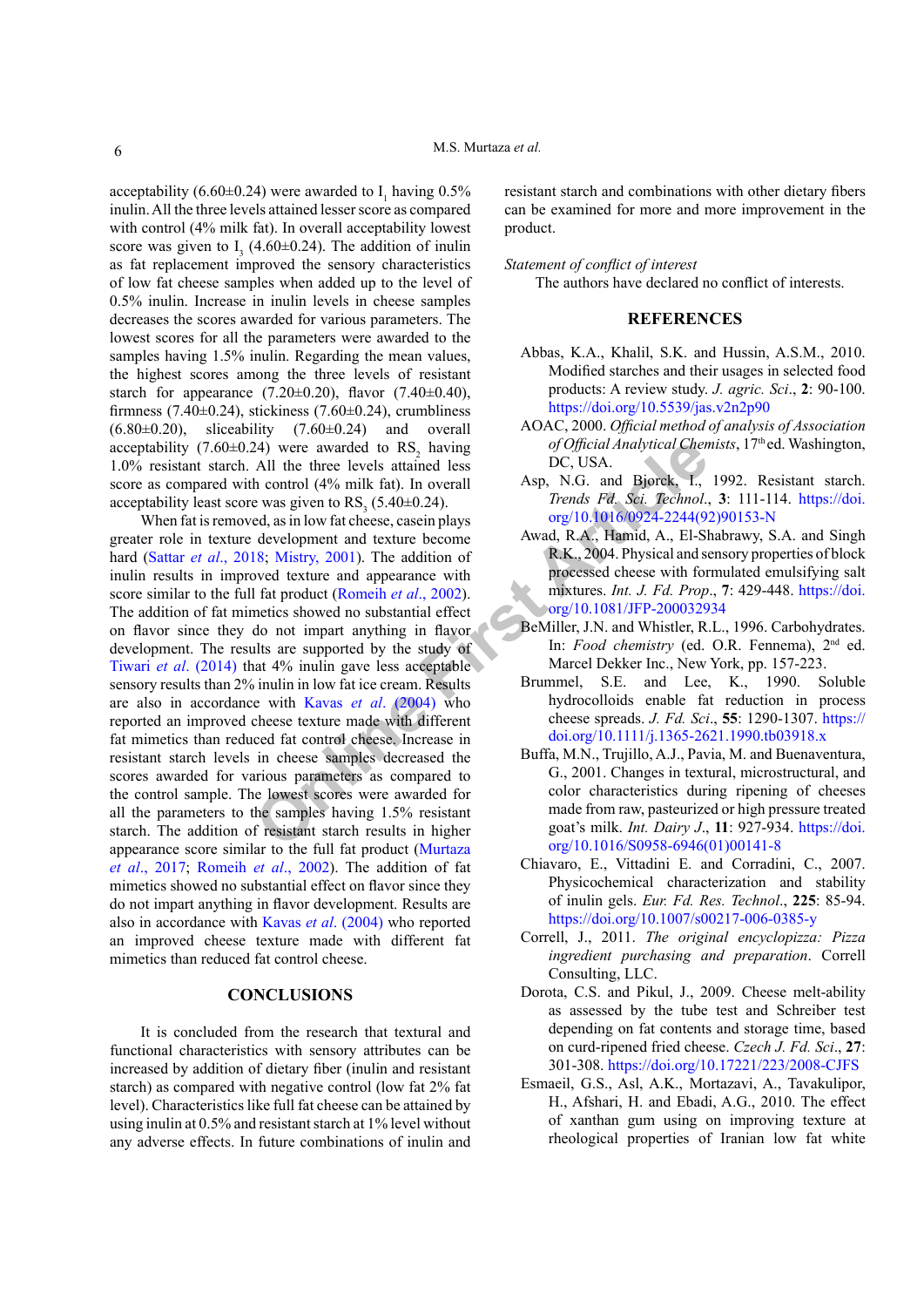<span id="page-6-3"></span>cheese. *Middle-East J. scient. Res*., **6**: 346-356.

- Fadaei, V., Poursharif, K., Daneshi, M. and Honarvar, M., 2012. Chemical characteristics of low-fat whey less cream cheese containing inulin as fat replacer. *Eur. J. exp. Biol*., **2**: 690-694.
- <span id="page-6-13"></span>Fox, P.F., Guinee, T.P. and Cogan, T.M., 2000. Enzymatic coagulation of milk. In: *Fundamentals of cheese science*. Aspen Publishers, Inc., Gaithersburg, Maryland, USA, pp. 98-135.
- GoP, 2016. *Pakistan economic survey 2015-2016*. Finance Division, Economic Adviser's Wing, Islamabad, Government of Pakistan.
- GoP, 2019. *Pakistan economic survey 2018-2019*. Finance Division, Economic Adviser's Wing, Islamabad, Government of Pakistan.
- <span id="page-6-11"></span><span id="page-6-6"></span>Guinee, T.P., Feeney, E.P., Auty, M.A.E. and Fox, P.F., 2002. Effect of pH and calcium concentration on some textural and functional properties of mozzarella cheese. *J. Dairy Sci*., **85**: 1655-1669. https:// [doi.org/10.3168/jds.S0022-0302\(02\)74238-0](https://doi.org/10.3168/jds.S0022-0302(02)74238-0)
- ernment of Pakistan.<br>
F. P., Auty, M.A.E. and Fox, P.F.,<br>
International Calcular concentration on<br>
fold and calcular concentration on<br> *Of daivy produsts*, 16<sup>th</sup> and Solution (*Mashington, Ysci.*, **85**: 1655-1669. https:/ Guinee, T.P., Caric, M. and Kalab, M., 2004. Pasteurized processed cheese and substitute products. In: *Cheese, chemistry, physics and microbiology major cheese groups* (eds. P.F. Fox, P.L.H. McSweeney, T.M. Cogan and T.P. Guinee), vol. 2, 3<sup>rd</sup> ed. Elsevier Applied Science Publishers Ltd., London, UK, pp. 349-394. https://doi.org/10.1016/S1874- [558X\(04\)80052-6](https://doi.org/10.1016/S1874-558X(04)80052-6)
- <span id="page-6-15"></span>Gunasekaran, S. and Ak, M.M., 2003. *Cheese rheology and texture*. CRC Press, Boca Raton. https://doi. [org/10.1201/9781420031942](https://doi.org/10.1201/9781420031942)
- <span id="page-6-4"></span>IDF, 2006. *Determination of the nitrogen content and calculation of crude protein*. International Dairy Federation, Brussels, Belgium.
- <span id="page-6-1"></span>Karimi, R., Azizi, M.H., Ghasemlouc, M. and Vaziri, M., 2015. Application of inulin in cheese as prebiotic, fat replacer and texturizer: A review. *Carbohydr. Polym*., **119**: 85-100. [https://doi.org/10.1016/j.](https://doi.org/10.1016/j.carbpol.2014.11.029) [carbpol.2014.11.029](https://doi.org/10.1016/j.carbpol.2014.11.029)
- <span id="page-6-12"></span>Katsiari, M.C. and Voutsinas, L.P., 1994. Manufacture of low-fat feta cheese. *Fd. Chem*., **49**: 53-60. [https://doi.org/10.1016/0308-8146\(94\)90232-1](https://doi.org/10.1016/0308-8146(94)90232-1)
- <span id="page-6-21"></span>Kavas, G., Gulderen, O., Ozer, K. and Harun, U., 2004. Effect of some fat replacers on chemical, physical and sensory attributes of low-fat white pickled cheese. *Fd. Chem*., **88**: 381-388. [https://doi.](https://doi.org/10.1016/j.foodchem.2004.01.054) [org/10.1016/j.foodchem.2004.01.054](https://doi.org/10.1016/j.foodchem.2004.01.054)
- <span id="page-6-2"></span>Koca, N. and Metin, M., 2004. Textural, melting and sensory properties of low-fat fresh Kashar cheeses produced by using fat replacers. *Int. Dairy J*., **14**: 365-373. [https://doi.org/10.1016/j.](https://doi.org/10.1016/j.idairyj.2003.08.006) [idairyj.2003.08.006](https://doi.org/10.1016/j.idairyj.2003.08.006)

<span id="page-6-9"></span>Kucukoner, E. and Haque, Z.U., 2006. Physicochemical

properties of low-fat and full-fat cheddar cheeses. *Int. J. Dairy Technol*., **59**: 166-170. [https://doi.](https://doi.org/10.1111/j.1471-0307.2006.00240.x) [org/10.1111/j.1471-0307.2006.00240.x](https://doi.org/10.1111/j.1471-0307.2006.00240.x)

- <span id="page-6-17"></span>Kuo, M.I., Wang, Y.C. and Gunasekaran, S., 2000. A viscoelasticity index for cheese melt-ability evaluation. *J. Dairy Sci*., **83**: 412-417. [https://doi.](https://doi.org/10.3168/jds.S0022-0302(00)74897-1) [org/10.3168/jds.S0022-0302\(00\)74897-1](https://doi.org/10.3168/jds.S0022-0302(00)74897-1)
- <span id="page-6-18"></span>Kuo, M.I., Wang, Y.C., Gunasekaran, S., and Olson, N.F., 2001. Effect of heat treatments on the meltability of cheeses. *J. Dairy Sci*., **84**: 1937-1943. [https://doi.org/10.3168/jds.S0022-0302\(01\)74635-](https://doi.org/10.3168/jds.S0022-0302(01)74635-8) [8](https://doi.org/10.3168/jds.S0022-0302(01)74635-8)
- <span id="page-6-19"></span>Lefevere, I., Dewettink, K. and Huygheaert, A., 2000. Cheese fat as a driving force in cheese flow upon melting. *Milchwissenschaft*, **55**: 563-565.
- <span id="page-6-5"></span>Marshal, R.T., 1993. *Standard methods for determination*  of dairy products, 16<sup>th</sup> ed. American Public Health Association, Washington, D.C.
- <span id="page-6-8"></span>McSweeney, P.L.H. and Sousa, M.J., 2000. Biochemical pathways for the production of flavor compounds in cheese during ripening: A review. *Lait*, **80**: 293- 324.<https://doi.org/10.1051/lait:2000127>
- <span id="page-6-14"></span>Meullenet, J.F. and Gross, J., 1999. Instrumental single and double compression tests to predict sensory texture characteristics of foods. *J. Texture Stud*., **30**: 167-180. [https://doi.org/10.1111/j.1745-4603.1999.](https://doi.org/10.1111/j.1745-4603.1999.tb00209.x) tb00209.x
- <span id="page-6-16"></span>Meyer, D., Bayarri, S., Tarrega, A. and Costell, E., 2011. Inulin as texture modifier in dairy products. *Fd. Hydrocolloids*, **25**: 1881-1890. [https://doi.](https://doi.org/10.1016/j.foodhyd.2011.04.012) [org/10.1016/j.foodhyd.2011.04.012](https://doi.org/10.1016/j.foodhyd.2011.04.012)
- <span id="page-6-20"></span>Mistry, V.V., 2001. Low fat cheese technology. *Int. Dairy J*., **11**: 413-422. [https://doi.org/10.1016/](https://doi.org/10.1016/S0958-6946(01)00077-2) S0958-6946(01)00077-2
- <span id="page-6-7"></span>Montgomery, D.C., 2013. *Design and analysis of experiments*, 8<sup>th</sup> ed. John Wiley and Sons Inc., New York, USA.
- Mounsey, J.S. and O'Riordan, E.D., 2008. Characteristics of imitation cheese containing native starches. *J. Fd. Sci*., **66**: 586-591. [https://doi.](https://doi.org/10.1111/j.1365-2621.2001.tb04606.x) [org/10.1111/j.1365-2621.2001.tb04606.x](https://doi.org/10.1111/j.1365-2621.2001.tb04606.x)
- <span id="page-6-0"></span>Murtaza, M.A., 2016. Cheddar-type cheeses. In: *Reference module in food science*, 1<sup>st</sup> ed. Academic Press, Elsevier Inc., pp. 1-8. [https://doi.org/10.1016/](https://doi.org/10.1016/B978-0-08-100596-5.00659-4) [B978-0-08-100596-5.00659-4](https://doi.org/10.1016/B978-0-08-100596-5.00659-4)
- <span id="page-6-10"></span>Murtaza, M.S., Sameen, A., Huma N. and Hussain, F., 2017. Influence of hydrocolloid gums on textural, functional and sensory properties of low fat cheddar cheese from buffalo milk. *Pakistan J. Zool*., **49**: 27-34. [https://doi.org/10.17582/journal.](https://doi.org/10.17582/journal.pjz/2017.49.1.27.34) [pjz/2017.49.1.27.34](https://doi.org/10.17582/journal.pjz/2017.49.1.27.34)
- Noronha, N., O'Riordan, E.D. and O'Sullivan, M., 2007. Replacement of fat with functional fiber in